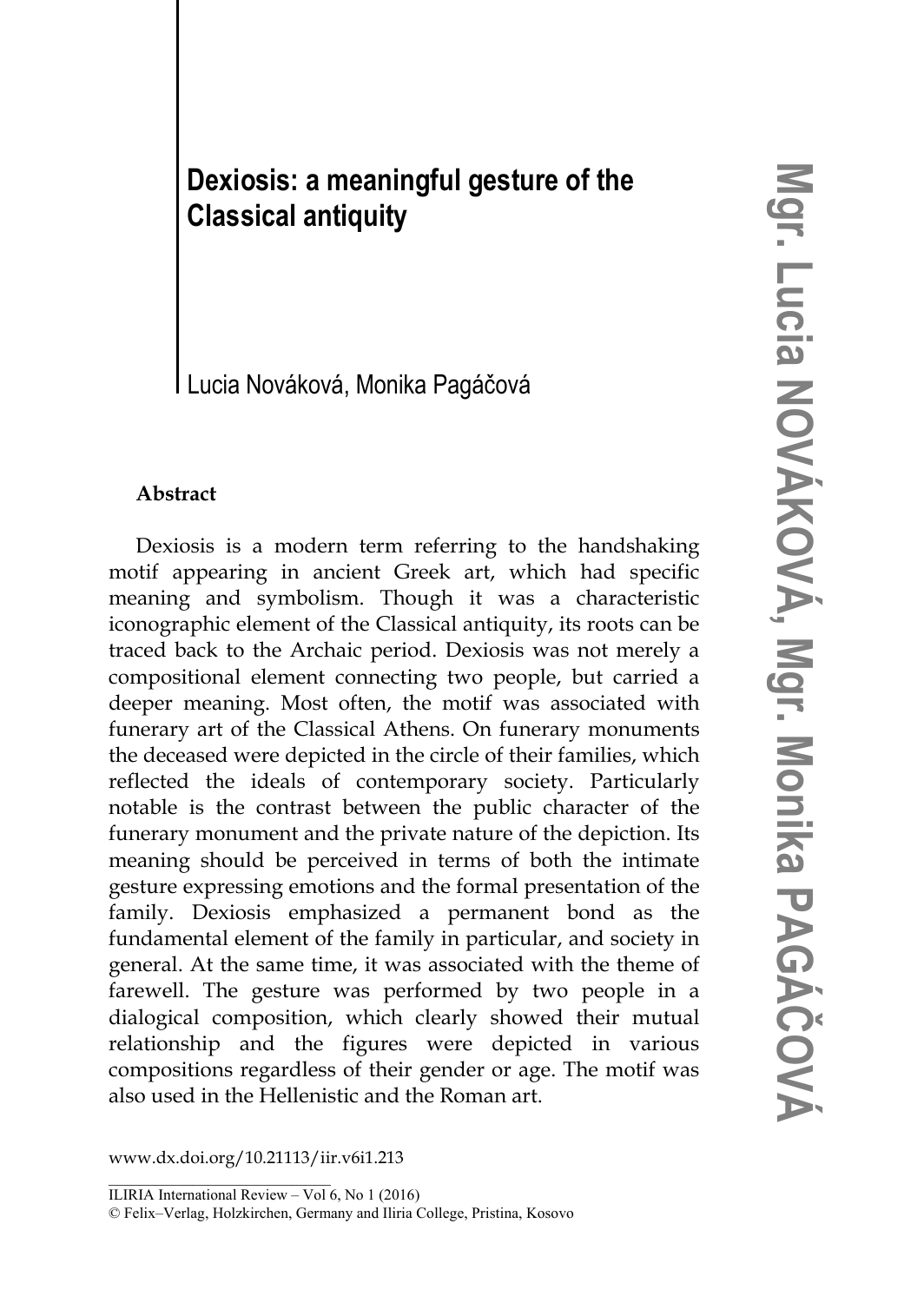**Key Words:** Classical, dexiosis, funeral, naiskos, stele

#### **1. Introduction**

Despite that dexiosis was one of the most common iconographic elements on Classical funerary monuments, its exact meaning remains unclear. Most often it is interpreted as a gesture expressing greeting, or a close bond and relationship, while the combination of all these is generally accepted. It can be found on costly large stelai with architectonic parts and a high relief (naiskoi) as well as on smaller steles with a low-relief panel placed in the upper part (Clairmont 1970, p. 62-4). The motif was also attested on other funerary monuments of the Classical period which involved reliefs, such as marble lekythoi and loutrophoroi, and appeared, albeit rarely, on painted funerary vases such as the white-ground lekythoi as well. To the most common grave markers of the Classical period with dexiosis belong marble lekythoi, dated back to the beginning of the fourth century B.C., showing only multi-figural images where the dead were depicted within the family circle. They were followed by naskoi and stelai with low relief, dated between the last quarter of the fifth and the end of the fourth century B.C. Iconographic scope was wider in terms of the composition, themes and the number of figures, while the scenes with the handshaking motif belonged to the most common type.

In the Classical period, clay lekythoi did not exploit the motif as well as the relief depictions, since their scenes were rather related to the burial rites than to the previous life or expected afterlife of the deceased. Besides on private funerary monuments, dexiosis appeared on public funerary reliefs depicting soldiers shaking their right hands. Since these public reliefs preceded the white-ground lekythoi (Oakley 2004, p. 17-8.), the classical series of steles, and the marble vases, they are thought to have served as models. The motif first appeared on public monuments with relief decoration (Urkundenreliefs), where dexiosis symbolized the sealing of a political bond, and probably was later adopted on funerary stelai (Meyer 1999, p. 141). The fact that dexiosis appeared on a variety of art forms significantly broadens its interpretation.

ILIRIA International Review – Vol 6, No 1 (2016)

<sup>©</sup> Felix–Verlag, Holzkirchen, Germany and Iliria College, Pristina, Kosovo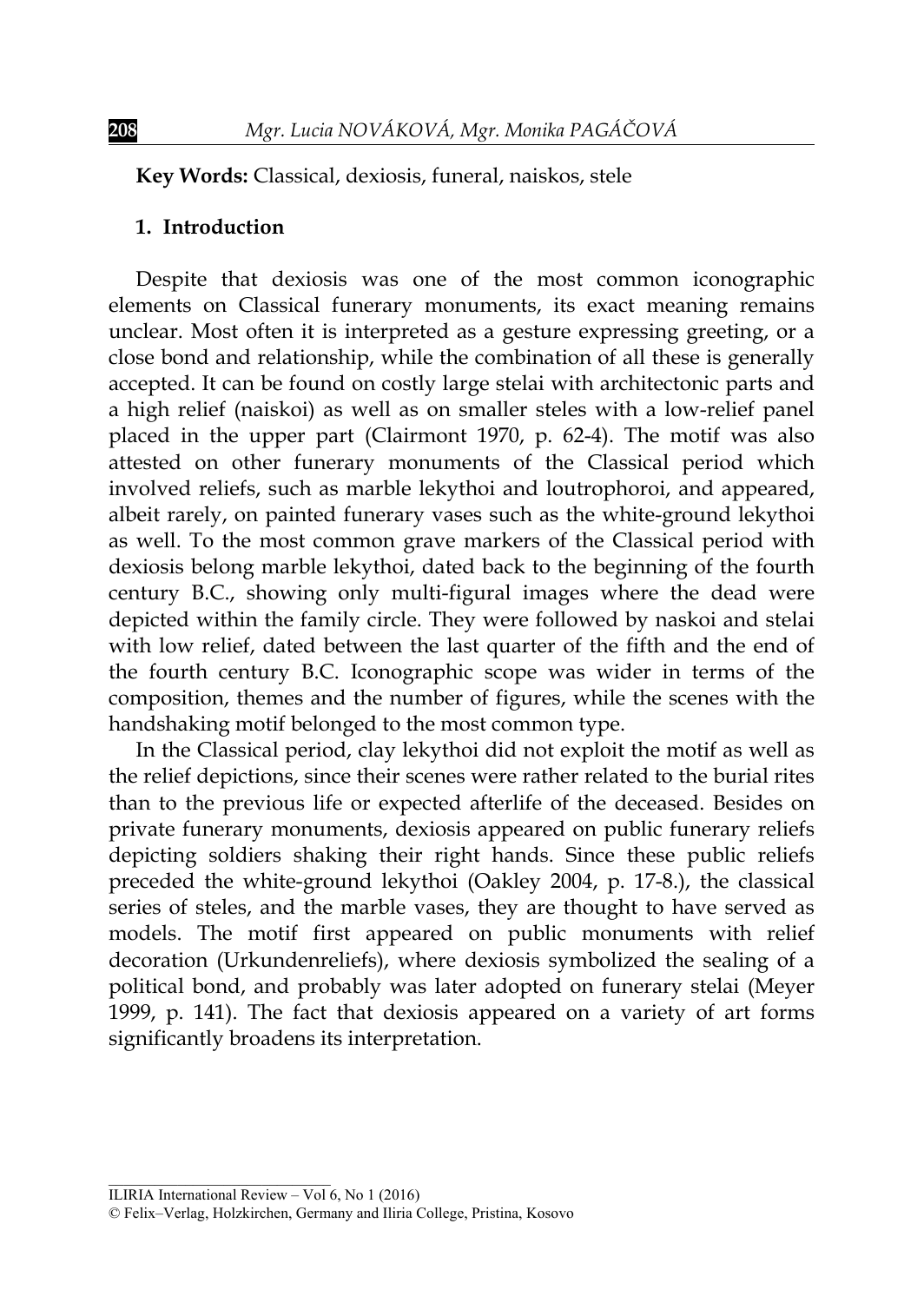**Figure 1:** Left to right: *Grave stele from Chalandri, dated cca 410 B.C. Grave stele from Piraus, dated 420-410 B.C. Another grave stele from Piraus, dated cca 420 B.C. The figures may be identified as Rhodilla and her daughter Aristylla, mentioned in epigram below the relief panel.* National *Archaeological Museum* of *Athens.* 



*Photo: Lucia Nováková*

Written records attest the use of dexiosis on public monuments and sculptural groups with a clear ideological message as well, while similar scenes also appeared on mural painting.

The beginnings of the handshaking gesture as a common iconographic feature in the Greek art go back to the vase painting scenes, which depicted stories from both mythology and everyday life. Since their variety was huge, also the occasions for shaking hands were different. For the interpretation of motif, several factors should be taken into the consideration, as the time when the vase was produced, whether the theme was mythological or genre, who were the participants, what was the background of the scene, and others (Matheson 2005, p.26; Mertens 2005, p. 299-300). Based on the Athenian vase paintings, the motif had been known since the Archaic period. It became more common during the fifth century B.C., while later turned into the integral part of non-mythological portrayals, as the handshaking gesture was spreading gradually and taking roots in the everyday life scenes (Neumann 1965, p. 49). On the classical vase paintings of mythological character the gesture usually symbolized a greeting, while in the scenes of everyday life is understood as parting and

ILIRIA International Review – Vol  $6$ , No 1 (2016)

<sup>©</sup> Felix–Verlag, Holzkirchen, Germany and Iliria College, Pristina, Kosovo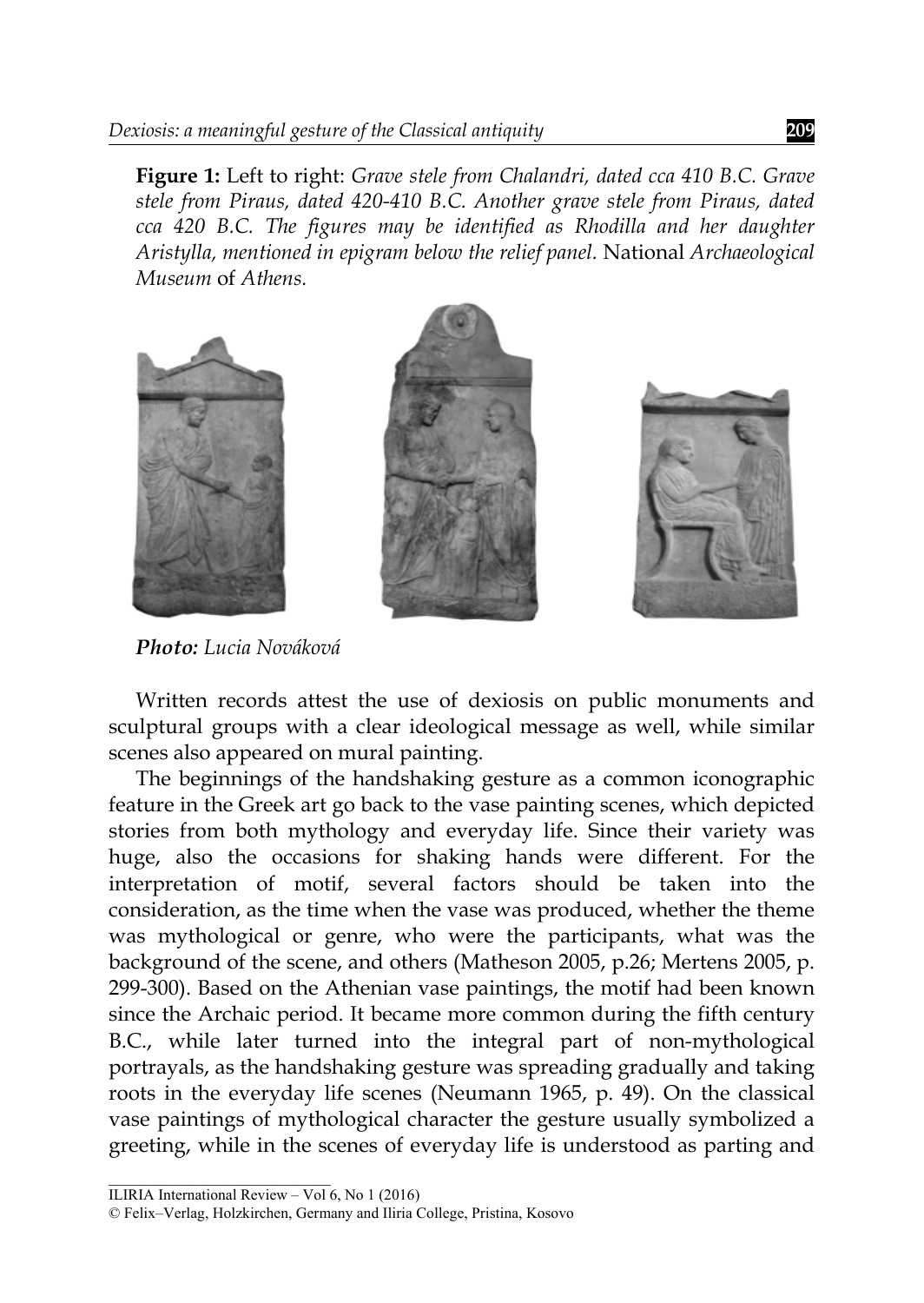on wedding vases as part of an engagement act (Xagorari-Gleissner 2011, p. 78-9; Smith 2005, p. 3; Mason 2006, p. 7).

Since the clay and marble lekythoi appeared later, the first carriers of the dexiosis motif in necropoleis were stelai with relief decoration. On the basis of rare finds, they are dated back to the early fifth century B.C, but did not occur in large numbers until the second half of the century. In the Archaic period, only the figure of the deceased was normally carved on stone monuments. Two figures appeared quite rarely, what greatly restrained the usage of this gesture. One of the first depiction of dexiosis on a funerary stele, and in funerary art in general, is the stele from Aegina dated to around 500 B.C. The fragment carried a visibly preserved image of handshaking and of the lower part of two figures – a standing man on the left and a woman sitting opposite him (Himmelmann 1999, p. 23). It is noteworthy that on funerary stelai dexiosis appears to be associated with the motif of a seated woman since the beginning. The appearance of the handshaking motif was a crucial in funerary iconography not only in terms of its later popularity, but also because it represented a new thematic trend on grave markers. After the archaic series of funerary reliefs representing the deceased individual through mostly his social status (as a citizen, soldier, young man or old man), the combination of a woman and man was striking.

#### **2. Funerary vases**

In the first half of the fifth century B.C., i.e. prior to the voluminous series of classical funerary steles, the handshaking gesture can be identified on funerary vases. Since red-figure vases with the scene of a parting soldier were used for funerary purposes, they might have helped develop concept of dexiosis in funerary art. A similar portrayal of a soldier shaking hands with an older man or woman appeared on white-ground lekythoi, the socalled Kriegerlekythoi from the second quarter of the fifth century B.C. (Stupperich 1977, p. 183; Matheson 2005, p. 26; Mertens 2005, p. 299-300). In this case, dexiosis presumably symbolized the last touch before separation, or homonoia of soldiers. When the meaning was parting, the scene was not necessarily associated with a soldier fallen in the battle for his native land; it may have been used as a universal iconographic type. The other type of scene with dexiosis on lekythoi is the image of a man and a woman, or of two men – an older and a younger one – at the grave. Lekythoi seem to

ILIRIA International Review – Vol 6, No 1 (2016)

<sup>©</sup> Felix–Verlag, Holzkirchen, Germany and Iliria College, Pristina, Kosovo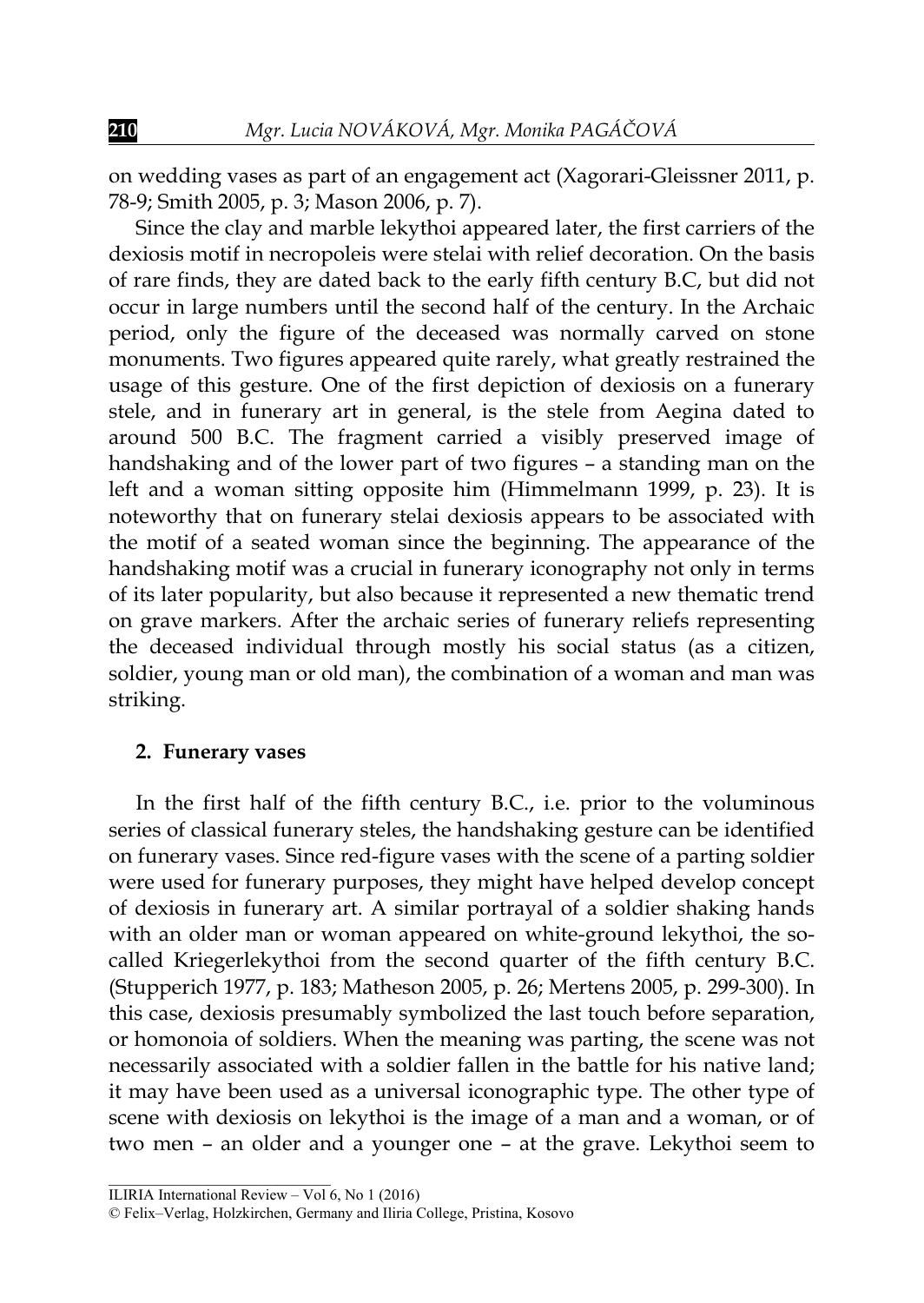have depicted death as an ultimate event, and only sporadically showed the dead with the bereaved, usually as separated by a funerary stele (Davies 1985, p. 629; Maderna 2011, p. 66). Marble lekythoi had mainly decorative functions in ancient cemeteries; less commonly they marked the borders of the grave precinct and began to appear after the first monumental clay lekythoi, around 420 B.C. (Breuer 1995, 23). The reliefs on marble vases significantly differed from the painted scenes on the clay lekythoi (Schmaltz 1983, p. 90; Gex 2014, p. 321). Closer parallels with funerary stelai can be found in iconography, since they both fall under the category of relief art. Depictions with a higher number of figures were typical for the early marble lekythoi, while the single-figure portrayals were few. Their priority was to show the deceased in company with their family and the closest relatives. The theme was not related to death and the afterlife, but to the time that the deceased spent with their family members. The marble lekythoi did not display scenes showing care for the grave. The motif of dexiosis was as rare on the white-ground lekythoi as it was common on their marble counterparts. The popular handshaking motif was related exclusively to the closest relatives, symbolizing thus family bonds and particular relationships, a situation similar to the funerary stelai. The most common images were those of a peaceful encounter of two or more figures, with the compositional element of shaking hands. The figures were not anonymous; the names of the deceased were usually given. The selection of figures did not follow any specific criteria, all age groups and both genders being represented on the reliefs.

The setting probably did not play an important role, since it was rarely indicated. As with the stelai, the scenes probably had an indefinite setting, which could be interpreted as oikos in the case of the seated female figures. Commonly depicted pairs were man and woman, most often spouses, or two men, likely father and son. Two women, either sisters or mother and daughter, were also portrayed. As with the steles, the figures varied in arrangement and posture. Women and older men were often depicted seated. The relationships, combinations of different postures, and minor figures resembled those on stele reliefs, but were characterized by a greater variety. An example could be a man shaking hands with a little child, or two older men shaking hands in the presence of two women (Schmaltz 1983, p. 90). Despite the parallels between the marble lekythoi and the funerary stelai (peaceful scenes of encounter, figures with specific names, and the same choice of figures), the motifs were not necessarily simply

ILIRIA International Review – Vol 6, No 1 (2016)

<sup>©</sup> Felix–Verlag, Holzkirchen, Germany and Iliria College, Pristina, Kosovo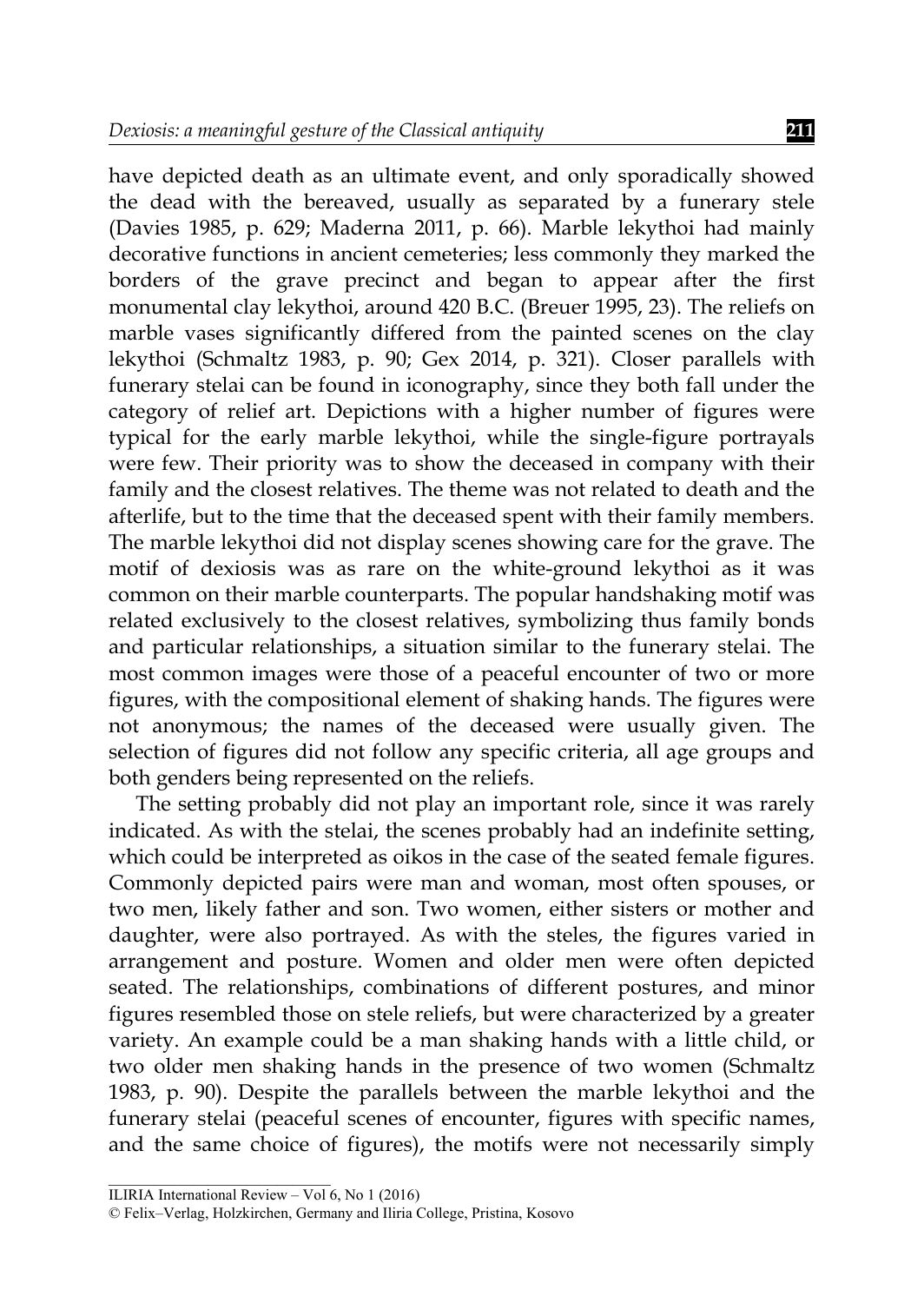copied. The handshaking gesture occured almost simultaneously in both cases (Breuer 1995, p. 23; Schmaltz 1983, p. 92).

#### **3. Funerary stelai**

After a half-century lasting absence, funerary stelai started to appear in increased numbers in the last quarter of the fifth century B.C. The reasons for their sudden revival together with new concepts, and the abolition of laws against luxury are still being discussed. Several factors may have played an important role: the additional erection of costly grave markers after the Plague of Athens, the availability of many sculptors after finishing the work on the Parthenon, and the will of self-presentation of the rich social classes, also known as civic elite (Kaltsas 2002, p. 23; Schmaltz 1983, p. 192, Grossman 2011, p. 11-2). The necropolis itself acquired a new look after several stelai were incorporated into one grave precinct, so that relief grave markers no longer stood alone as single funerary monuments but presented the family as a whole. The grave precincts (temenoi, periboloi) contained various types of grave markers (Breder 2009, p. 29-44). Figurative scenes appeared on naiskoi, simple stelai with relief decoration, stone vases in the form of lekythoi and loutrophoroi and on bases. Most of the scenes showed family relations. Other types of grave markers contained only the epigraphical part. These were usually the so-called rosette stelai, and served for a written presentation of family lines of more than one generation (Closterman 2007, p. 634-5). Funerary steles did not form one unit within the precinct and should be understood in the context of the other grave monuments. All structures together expressed specific family ties, yet they were neither a simple nor a complete presentation of family genealogy. Not all relationships between family members were recorded epigraphically and ichnographically; predominant were the married couples (Schmaltz and Salta 2004, p. 147).

Dexiosis became a common part of the iconography of family portrayals, which dominated the stelai. It connected the figures regardless of their age and gender, the most common being the combination of a standing man and a seated woman. As the gesture was associated exclusively with images of families, it symbolized family unity and emphasized its importance for society. The same was probably true for the marble lekythoi and loutrophoroi, which showed a greater variety of dexiosis depictions. To begin with, these depictions often showed soldiers. The early marble

ILIRIA International Review – Vol 6, No 1 (2016)

<sup>©</sup> Felix–Verlag, Holzkirchen, Germany and Iliria College, Pristina, Kosovo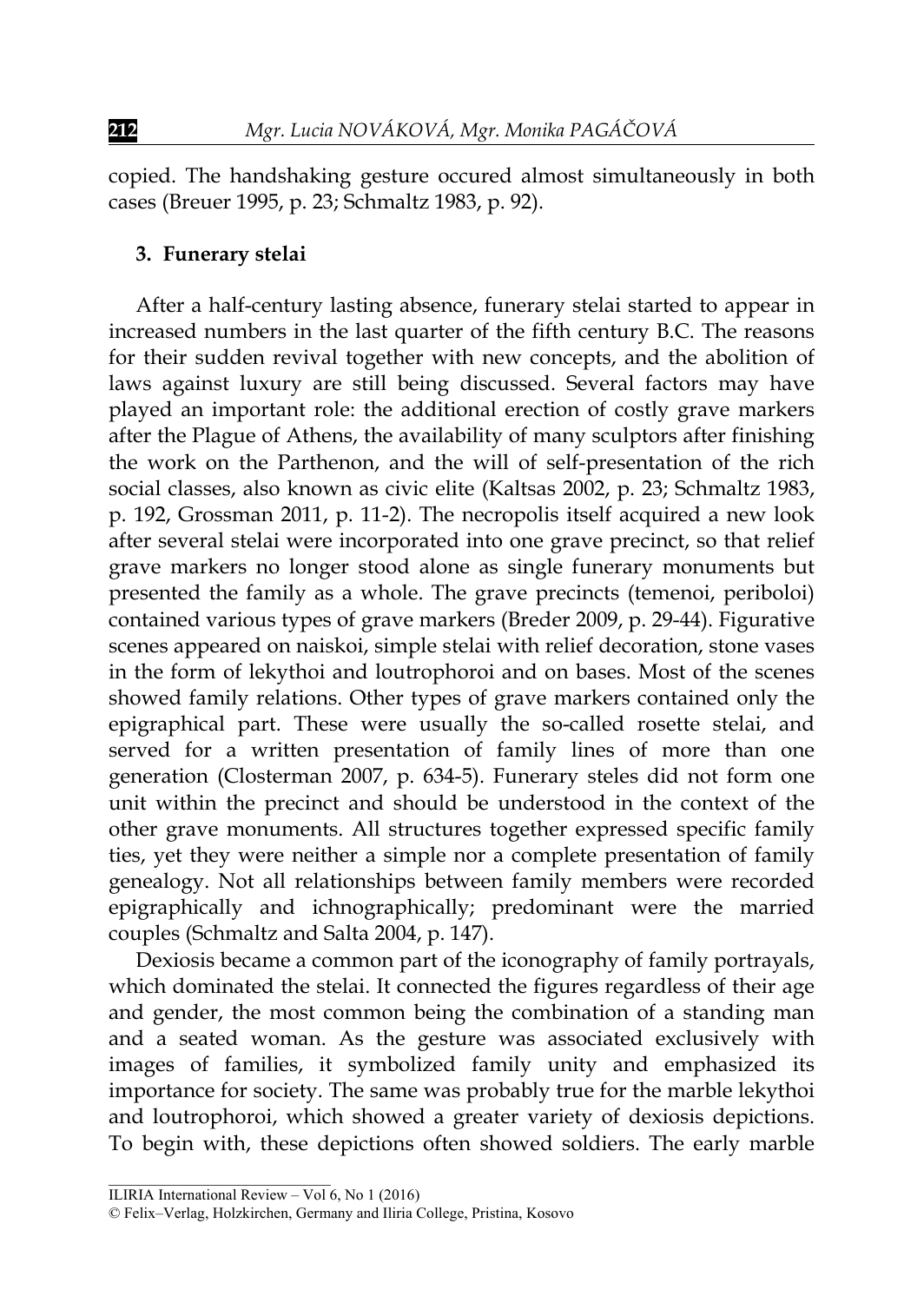lekythoi and loutrophoroi also showed soldiers shaking hands (Stupperich 1997, p. 183). For this reason the iconography of state grave markers should be considered, which may be closely related to the depictions of soldiers on private stelai. Parallels can be found also with paintings on lekythoi. A common image on state grave reliefs were two soldiers shaking their right hands, whose early specimens are also known from areas outside of Attica (Stupperich 1994, 96- 9). Since the gesture, presumably symbolizing homonoia, was strongly connected not only with a public burial (tafé demosia) but with the funerary monument itself, it quickly spread to the private sphere. Common types of dexiosis with a soldier on private relief stelai were a soldier leading a horse and shaking hands with a man or a woman, and a soldier with a woman (Grossman 2001, p. 15-7; Matheson 2005, p. 26; Mertens 2005, p. 299-300). A less frequent depiction on private grave markers was a soldier shaking hands with another soldier.

According to the number of figures, the reliefs with the dexiosis motif can be divided into two-figure and multi-figure reliefs. Another important aspect is the composition of the figures, i.e. their placement in space in relation to the other figures. An important criterion for interpretation is the combination of gender and age categories. The nature of the motif requires two figures, who served as the main actors of the scene. For this reason it can be assumed that the motif appeared on funerary stelai at the same time as the two-figure scenes, which were common from the end of the fifth century B.C. (Scholl 1996, p. 93). Funerary stelai of Attica with multi-figure reliefs started to appear at the turn of the centuries, but their use subsided and was not revived until the late fifth century B.C. The restrictions could be associated with the laws against luxury. In Ionia, their presence is attested almost continuously (Himmelmann 1999, p. 22). There is also the stele from Pherai, which shows a draped woman with a bearded man, connected by the dexiosis gesture. This Thessalian stele and a few others are thought to be possible forerunners of the two-figure stelai of Attica and early examples of dexiosis on these types of grave markers (Breuer 1995, p. 17).

#### **3.1 Behind the family scenes**

During the fourth century B.C., the depictions with the most common compositional scheme of dexiosis – two men – were replaced with the portrayal of a couple, which flourished in the second half of the fourth century B.C., constituting approximately two thirds of all dexiosis

ILIRIA International Review – Vol  $6$ , No 1 (2016)

<sup>©</sup> Felix–Verlag, Holzkirchen, Germany and Iliria College, Pristina, Kosovo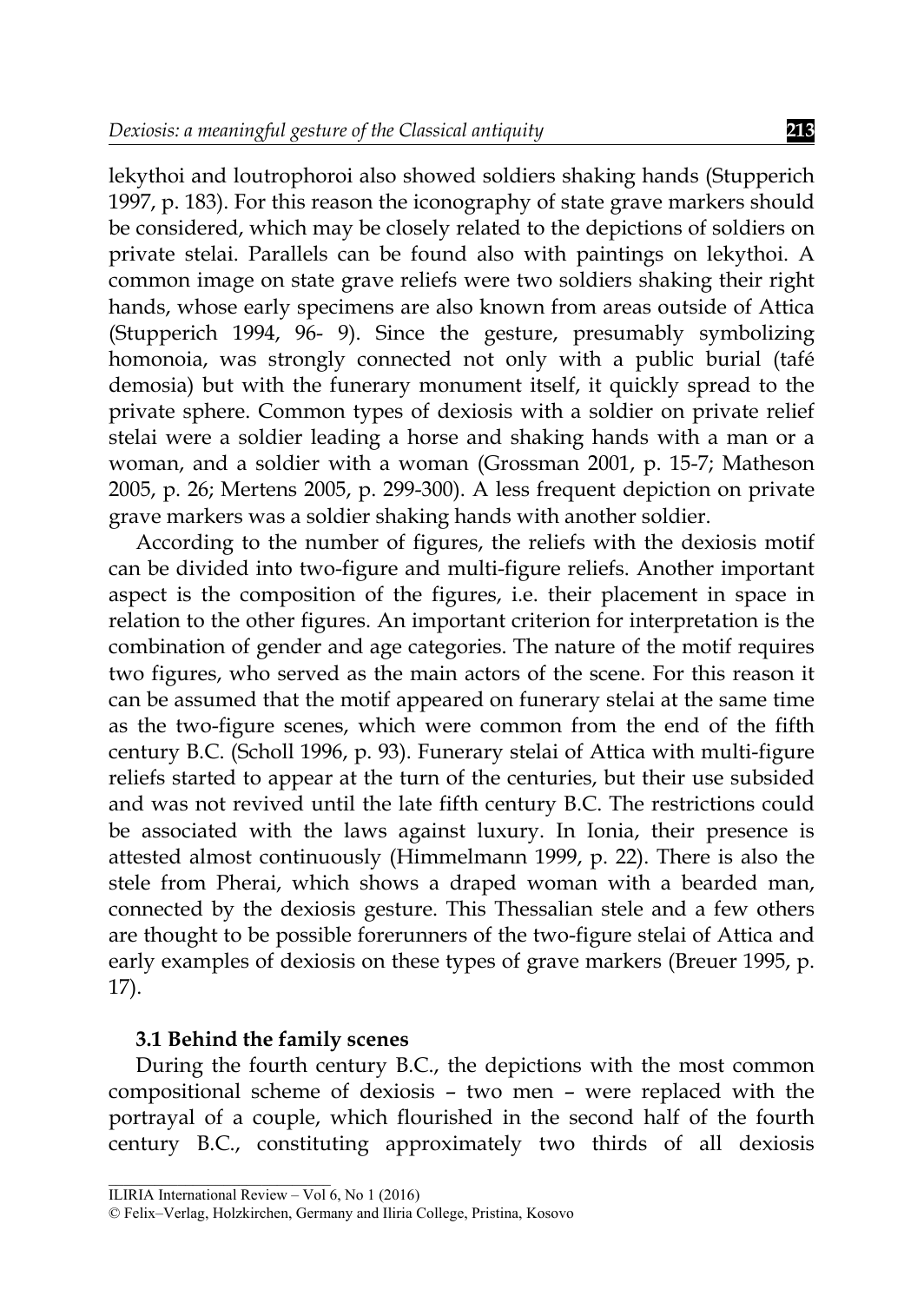depictions (Schmaltz and Salta 2004, p. 153; Breuer 1995, p. 26). These scenes showed figures of all ages except children. Children shaking hands occurred sporadically on marble lekythoi, but did not appear in this form on stelai until the Hellenistic period. The figures on funerary monuments were either standing or seated. They appeared in different combinations of postures: both standing, one standing and one seated, but never both seated. The motif of a seated figure was not common until on classical stelai and could have several meanings. Sometimes it is understood as an indication for the deceased or the main figure in the scene. While gender plays no role in interpretation of the standing figures, with the seated figures it is otherwise (Stupperich 1977, p. 88). A seated female figure seems to express a deeper meaning than a seated male figure.

**Figure 2:** Left to right: *Grave stele from Psychiko, Athens, dated back to the first quarter of the fourth century B.C. Grave stele from Kerameikos in Athens, dated 410-400 B.C. The mirror held by the woman in her left hand points to her young age.* National *Archaeological Museum* of *Athens.* 



*Photo: Lucia Nováková*

On the relief depictions on stelai with two or more figures, always only one figure is seated. At first sight, therefore, this figure draws attention to itself, and it also occupies more space. The most common dexiosis depiction with a seated figure was the one showing a seated woman and a man standing opposite her, which comprised as much as two thirds of all depictions. It was followed by the combination of a seated woman shaking

\_\_\_\_\_\_\_\_\_\_\_\_\_\_\_\_\_\_\_\_\_\_\_\_\_\_\_\_\_ ILIRIA International Review – Vol  $6$ , No 1 (2016)

<sup>©</sup> Felix–Verlag, Holzkirchen, Germany and Iliria College, Pristina, Kosovo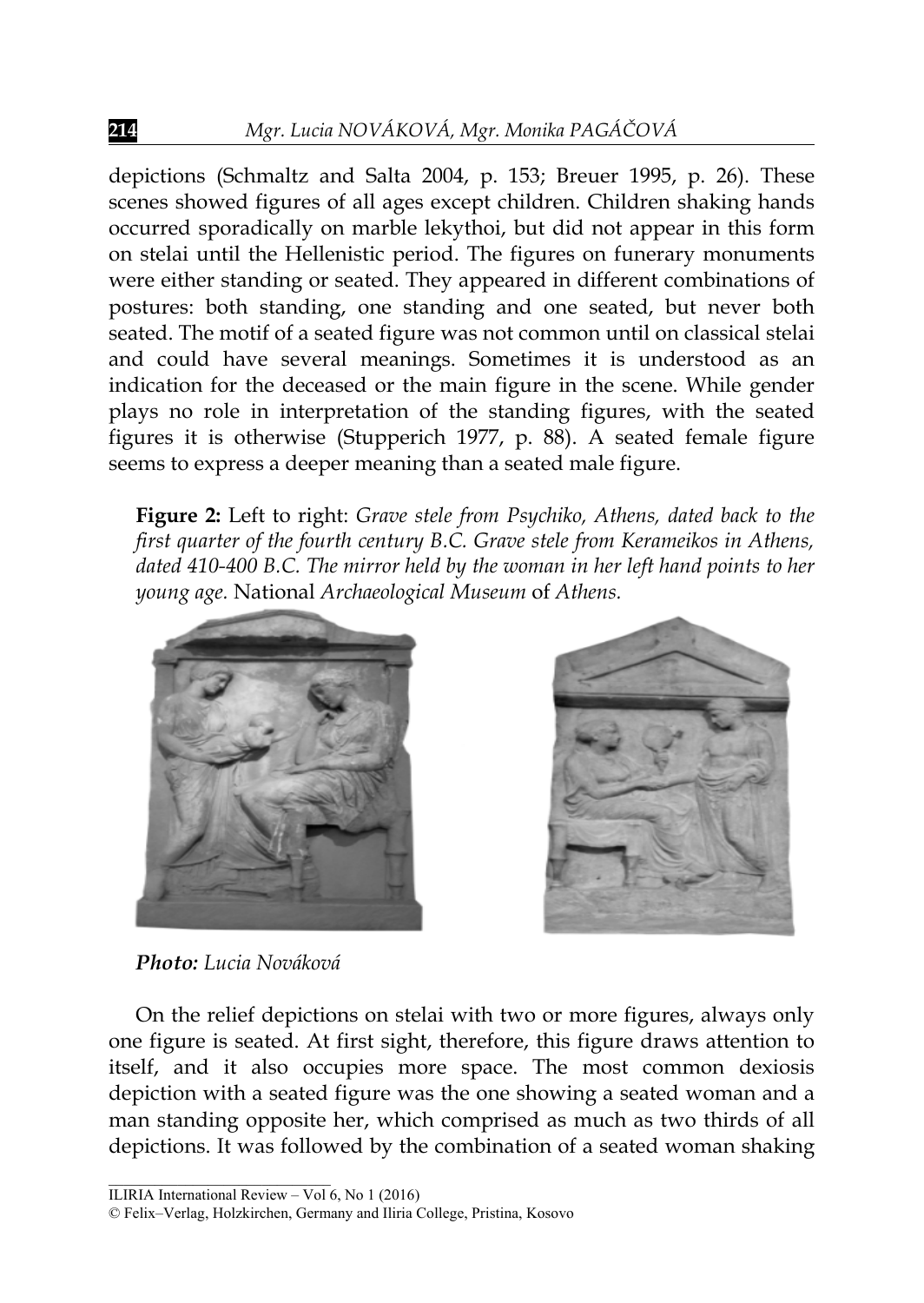hands with a standing woman (Breuer 1995, p. 26). A seated female figure was typical for dexiosis scenes until the late fourth century B.C., but it also appeared alone on grave markers. It became a common image-type with a deeper meaning, symbolizing a married woman responsible for the oikos and the family's stability (Burton 2003, p. 20-35). Funerary reliefs of the Classical period often showed multi-figure scenes. Since the fourth century B.C., additional figures appeared more often on half of the dexiosis depictions (Meyer 1999, p. 116; Scholl 1996, p. 167). The minor figures represented not only relatives, but also servants, i.e. members of one oikos, which was typical for this period (Davies 1985, p. 628). These figures appear as minor with regard to the composition of two partners shaking hands, but for the deceased they may have been just as important.

The most dominant among the multi-figure scenes are the three-figure ones, with a female figure in the background (Schmaltz and Salta 2004, p. 146). The reliefs with three or more figures often show two generations (Bergemann 1997, p. 87). The woman might have represented a mother, a wife or another family member, for instance a sibling. The figure of a female servant was also common. Another common minor figure was a bearded man in the role of a father. Less common were a young girl standing away from the main figures, and a little boy. The third figure was usually placed either next to or behind one of the main figures, or in the middle of the scene in the background of the handshaking motif. It may have participated in the scene through a communicative gesture, for example it may have been touching the shoulder or the chin of one of the figures. As for the relief technique, the background figures may have been sculpted in lower relief, and their silhouettes often overlapped the foreground figures. Preserved depictions with more than three figures are also numerous and even more varied. Besides the two partners who shake hands they show women, men, older members of the family, boys and girls, and even small children. The handshaking couple dominates the whole group, the seated figure being the most expressive. The handshaking gesture showed relationships between people of both genders and in different combinations. The development of family images on the reliefs of luxurious funerary naiskos stelai culminated in the mid-fourth century B.C., when they commonly depicted four and more figures. Votive reliefs, which in this period contained multiple figures, presumably served as models (Grossman 2011, p. 13).

\_\_\_\_\_\_\_\_\_\_\_\_\_\_\_\_\_\_\_\_\_\_\_\_\_\_\_\_\_ ILIRIA International Review – Vol 6, No 1 (2016)

<sup>©</sup> Felix–Verlag, Holzkirchen, Germany and Iliria College, Pristina, Kosovo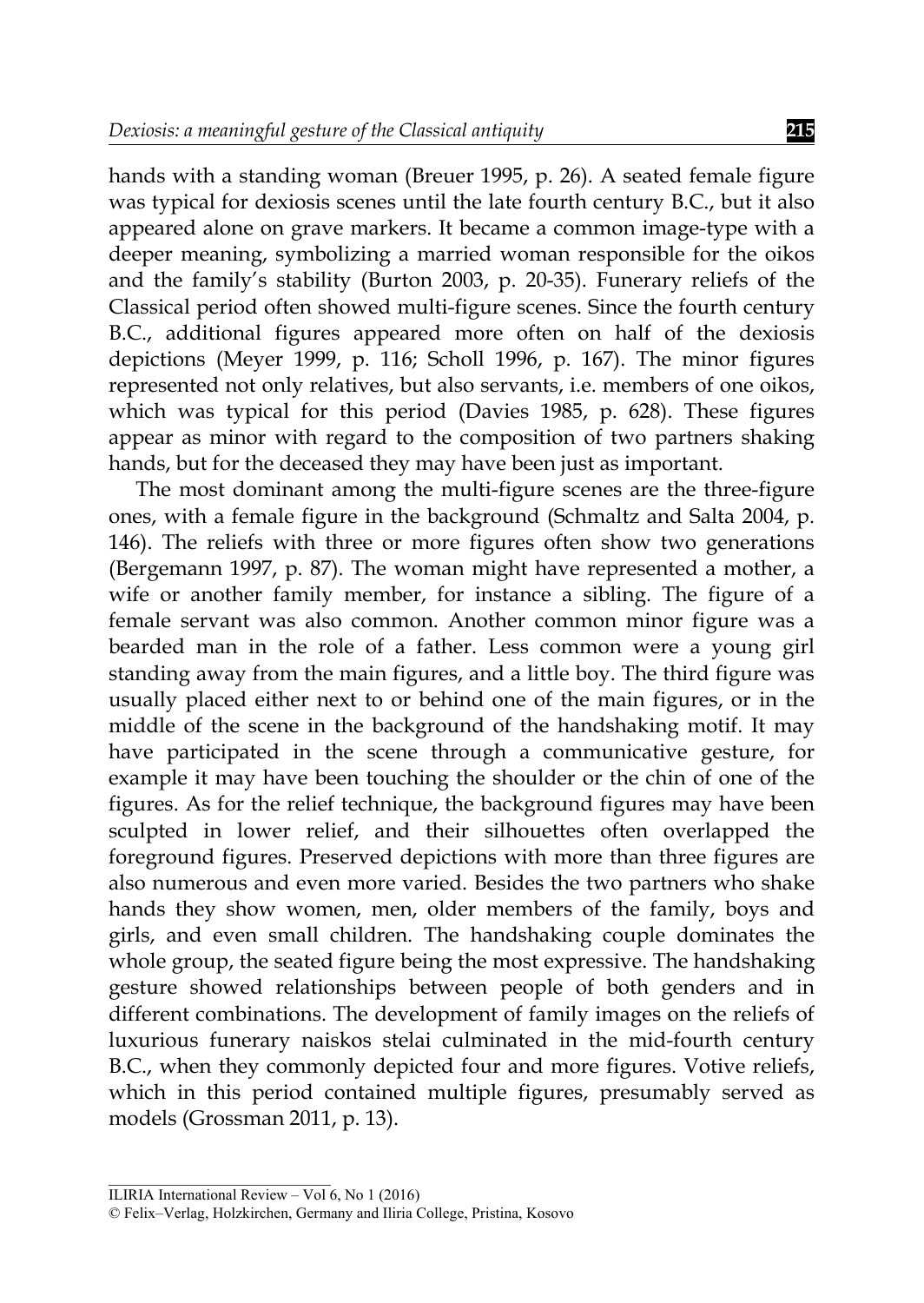#### **3.2 Gestures and attributes**

Besides the dexiosis motif, iconography of funerary stelai is rich in other gestures. Especially from the second half of the fourth century B.C., they showed other gestures of the couple or of the minor figures (Breuer 1995, p. 32). These accompanying gestures are understood as expressions of affection and tenderness (Xagorari-Gleissner 2011, p. 79). They showed personal feelings of the figures without disturbing the handshaking motif itself. Typical for them was that they were initiated by one of the figures, and regardless of the other person's reaction, they retained their purpose. Not only the bereaved communicated with the dead by intimate gestures (touching the forearm or the chin, a hand on the shoulder, an outstretched hand, a tilted head) but also the other way round. Time and space were only suggested, mainly by the composition of figures, their attributes, clothes, etc. (Sholl 1996, p. 166). The frequently occurring seated figure emphasizes the deceased person as the one who was in charge of the oikos. The chair on which the figure is sitting (most often on a klismos) and the foot rest belong to interior furniture and represent household (Schmaltz and Salta 2004, p. 66).

The depictions also show objects of everyday use, which the female figures often hold in their hands (jewel cases, mirrors or small boxes). The figure of a female servant is another identifying element; she might hold these accessories for her lady, because as a member of the household she specified the space, and her presence suggested the family's wealth. The woman often holds a child. The above said indicate that the studied depictions were clearly connected with the domestic sphere. By contrast, the private grave markers from the late fifth century to the mid-fouth century B.C. were dominated by female figures, since the oikos as the basic social unit was emphasized also in the funerary sphere (Osbourne 2010, p. 262). Male figures started to prevail on stelai again from the second half of the fourth century B.C.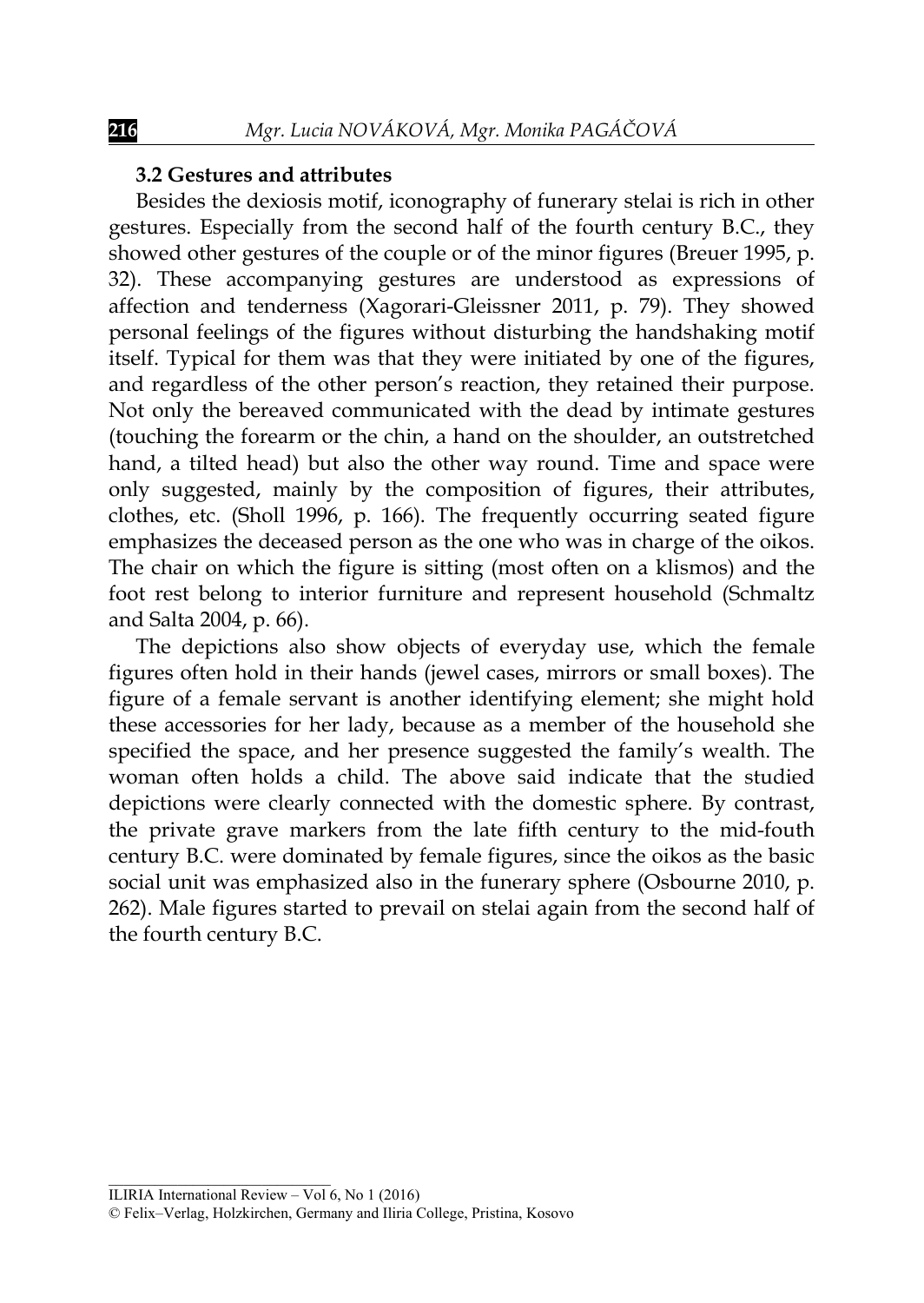**Figure 3:** Left to right: *Grave stele from Kerameikos in Athens, dated back to the second quarter of the fourth century B.C. A mature woman seated on the stool bids farewell to her daughter, witnessed by bearded man, presumably the father.* Grave stele in the form of naiskos, dated back to the second half of the fourth century B.C. National *Archaeological Museum* of *Athens.* 





*Photo: Lucia Nováková*

Older funerary reliefs were even remade to contain more male figures. Male figures became the most numerous also among the seated figures, which until then represented exclusively women. This can be observed also on marble vases (Schmaltz and Salta 2004, p. 116-7).

## **4. Depiction in the following periods**

The handshaking gesture did not belong to the common repertory of funerary depictions in the Hellenistic period. A certain exception are finds of funerary stelai from Ionia and the Cyclades attesting genre continuity from the Classical period onwards. The most common combination was still a couple, while same gender pairs were rarer and rarer (Breuer 1995, p. 32-6; Schmaltz and Salta 2004, p. 103). On multi-figure stelai, the most common minor figure was a servant, who was depicted in small dimensions and was never connected with the dead through dexiosis gesture. The fact that the depictions of couples predominated and that all age categories were portrayed, indicates the continuing importance of

\_\_\_\_\_\_\_\_\_\_\_\_\_\_\_\_\_\_\_\_\_\_\_\_\_\_\_\_\_ ILIRIA International Review – Vol  $6$ , No 1 (2016)

<sup>©</sup> Felix–Verlag, Holzkirchen, Germany and Iliria College, Pristina, Kosovo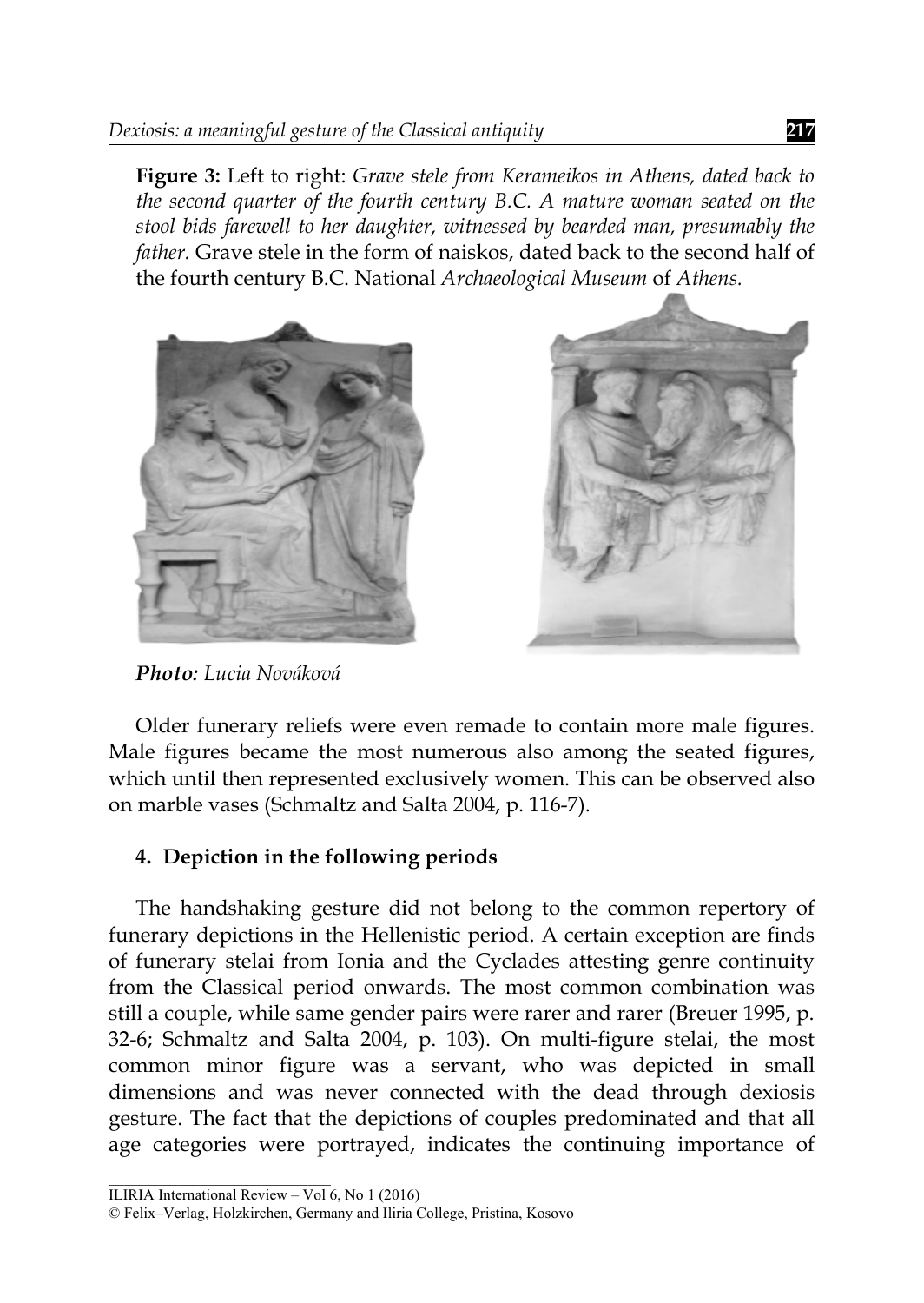family bonds, the portrayal of the marital relationship being the most frequent. However, the motif ceased to express deeper relationships, and was reduced to the level of images presenting civic virtues, known also from the previous period. Unlike on the finds from the Classical period, the motif was not restricted to citizens. The figures were portrayed frontally and their posture had certain stiffness. The seated figures depicted in profile, common in the dexiosis scenes of the Classical period, became rare.

The dexiosis depictions did not radiate harmony and liveliness as they did in the fourth century B.C. The pair was usually turned towards the observer, while their heads were turned towards each other, which looked bit forced and unnatural. All the classical traditions associated with the motif, such as the sitting position, the profile view and the physical closeness of the figures were disappearing. The context of the image was more abstract and the figures were no longer set in a harmonious scene. The handshaking motif found its way to the south Italy and Sicily at the end of the Classical period (Zanker 1976, p. 169; 210). This motif usually connected a man with a woman, but various exceptions existed. Occasionally the motif in funerary depictions signified parting, as the funerary painting of a leaving soldier in Paestum (Nicolet 1962, p. 474-7; Fig.1,5) or a greeting (Davies 1985, p. 630). In Etruscan funerary art (fourthfirst centuries B.C.), dexiosis usually appears on ash urns of tuff, terracotta or alabaster, on stone sarcophagi, and occasionally on funerary paintings. Its meaning (wedding, parting and meeting again) points to parallels with the Greek art.

The fact that the dextrarum iunctio occurred in various fields of Roman art, for instance in mural painting, numismatics and relief sculpture, clearly shows a wide range of meanings it could express. Besides the themes of meeting and parting, the handclasp signified harmony, affinity, friendship, and loyalty. As the right hand was consecrated to the deity of fidelity, in scenes of a political nature the handclasp represented political concord at the conclusion of a contract. The gesture appeared on funerary reliefs as early as in the first century B.C., and in the early Imperial period became a common motif displayed on urns and funerary altars. The number of sarcophagi considerably increased in the second and third centuries A.D. The scenes were more varied and contained a higher number of figures than those of stelai and altars. Dextrarum iunctio was used, above all, to join man and woman, what is generally understood as a symbol of wedding and the marital bond (Ricks 2006, p. 431-6).

ILIRIA International Review – Vol  $6$ , No 1 (2016)

<sup>©</sup> Felix–Verlag, Holzkirchen, Germany and Iliria College, Pristina, Kosovo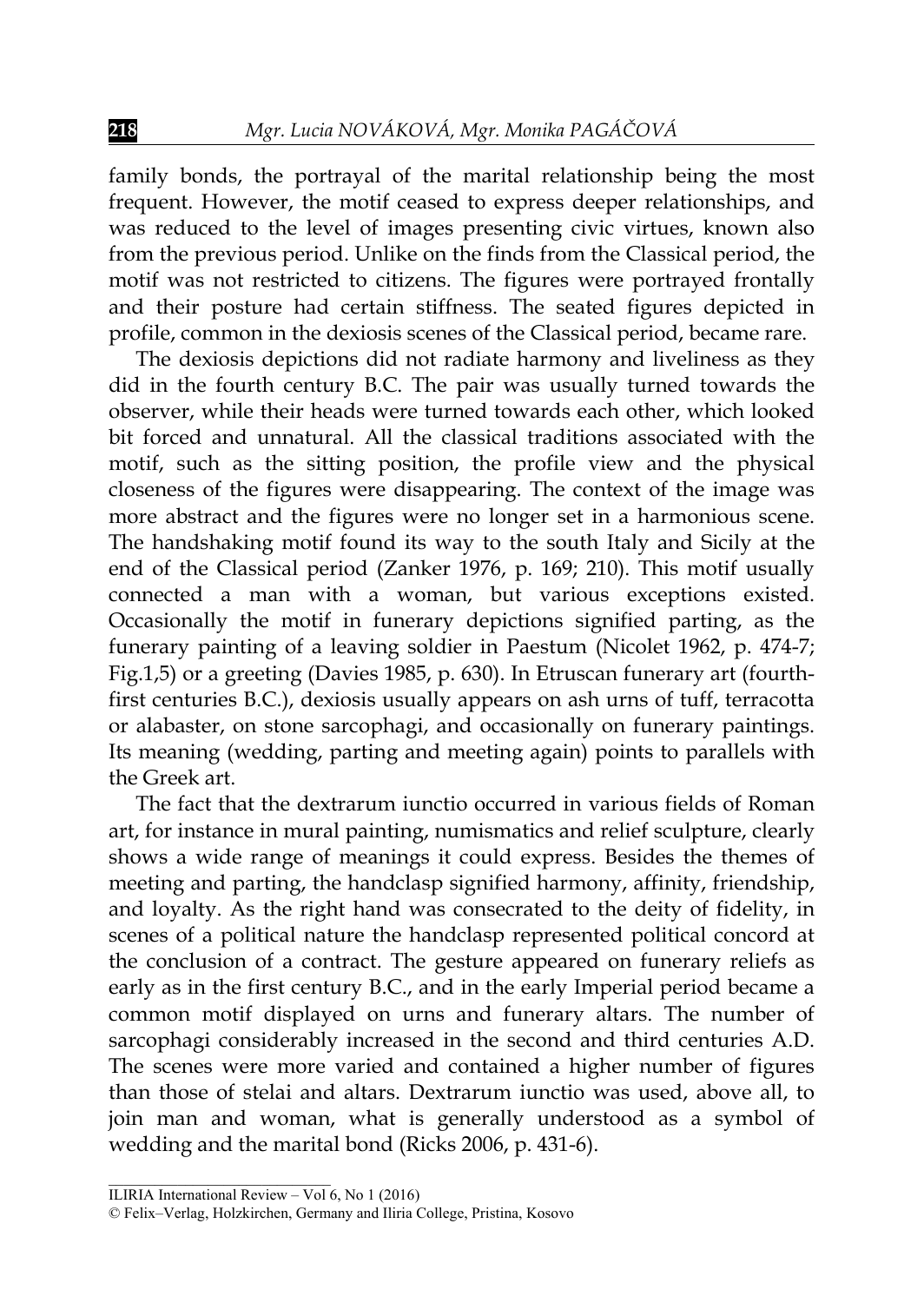Presentation of marriage was of great importance to the Roman society, as the main purpose could have been to present the legitimacy of the marriage, i.e. to show that the wedding was accomplished in line with the valid legal norms, to depict a particular ceremonial act (Hersch 2010, p. 200) which included shaking hands, or to emphasize the permanence of the relationship even after death. Another possible explanation for similar scenes might have been the allegory of marital harmony as the embodiment of the virtue of concordia. In the Antonine period, dextrarum iunctio became a symbol of the harmony of the imperial couple (Reekman 1958, p. 35-6). A huge number of researchers prefers the depiction of virtues to the narrative illustration of the wedding ceremony. Virtues were an ideal presentation of the proper Roman citizen who followed them during his life, and in this way, marriage showed domestic joy, happiness, and harmony in the private emotional sphere (McCann 1978, p. 126). The motif denoting a family relationship (one among parents or siblings) and friendship was less common (Davies 1985, p. 634, Stupperich 1983, p. 145).

#### **5. Conclusion**

In its basic meaning, valid in all art forms, the gesture of shaking right hands connects two people and symbolizes a specific relationship either at a formal or private level, in various situations and from various reasons. On the funerary stelai of the Classical period, the motif was frequently used for its characteristic symbolism, which met the criteria valid in both funerary art and in contemporary thinking. The handshaking gesture was used in depictions of all family members regardless of their age and gender, and in various combinations. Relatives in the direct line – parents with their children and married couples – were the most commonly presented relationships. Dominant was the depiction of man and woman representing a married couple (Smith 2005, p. 285), as the sealing of the marital bond meant that the basic pillar of society was laid. A prevailing figure in the dexiosis scenes throughout the Classical period was a seated female as a conventional image-type symbolizing oikos, basic unit of the Greek society.

Female figures on grave markers represented an ideal image of the woman in the Classical period, reflecting above all private virtues, beneficial for the polis as a whole. A thriving and harmonious household contributed to the prosperity of the state, which is why women on funerary

ILIRIA International Review – Vol 6, No 1 (2016)

<sup>©</sup> Felix–Verlag, Holzkirchen, Germany and Iliria College, Pristina, Kosovo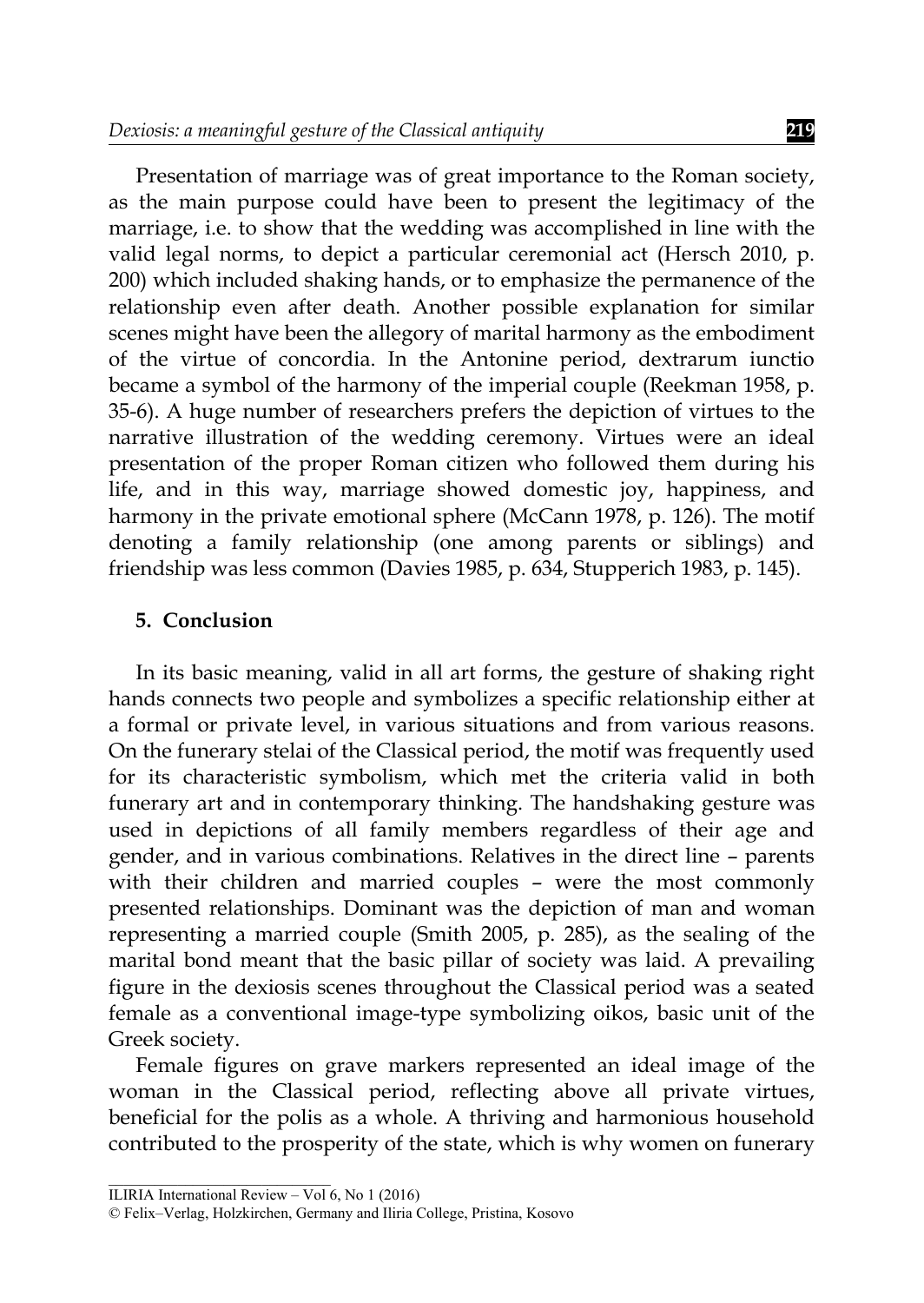reliefs were associated with the public sphere (Leader 1997, p. 689; Burton 2003, p. 28-30). The dexiosis motif on funerary reliefs occurred in various figurative combinations and compositions, while conventional as well as less preferred depictions existed. From the start of the classical series of stelai in the last fourth of the fifth century B.C., dexiosis on grave markers took place between family members. Family depictions were compositions consisting of two to five figures. The most common depiction was that of a married couple, represented by a seated woman and a standing man. Quantitatively speaking, this portrayal culminated in the second half of the fourth century B.C. Another conventional depiction was a standing man with a seated man in the presence of a female figure, representing the parents and their son. Single men without other figures were, from the start of the classical series of stelai, depicted mostly standing. Later there were generally two men displayed, representing usually father and son, one of whom was seated. Two women were less common; they typically represented mother and daughter, one of them was usually seated. The most common were displays of man and woman in their middle age, while the least common were depictions of young, single family members.

Family might have been the preferred theme on funerary monuments because it showed the ideals of society, but also for practical purposes. Situations which required a proof of descent, frequently occurred, for instance for the purposes of dokimasia (MacDowell 2005, p. 79) or other legal matters- thus funerary monuments could provide such proofs the most reliably. From the fourth century B.C., the proof of descent was required also from the mother's side, which was likely one of the reasons why female figures and married couples prevailed on grave markers. In addition, citizens were assessed also according to their oikos, and commemoration of the bereaved was one of its basic obligations. Dexiosis on funerary reliefs symbolized a permanent bond, whether it depicted the deceased with the bereaved, or two deceased. The scene did not take place in specific time, because it did not portray only physical bonds, but also relationships that endured after death. Handshaking symbolized a strong bond between the portrayed figures which existed in the past and will last in the future. The bond was not portrayed only between two figures but at the level of the entire community which they were part of. Such an idea symbolized family as the basic unit of society.

<sup>©</sup> Felix–Verlag, Holzkirchen, Germany and Iliria College, Pristina, Kosovo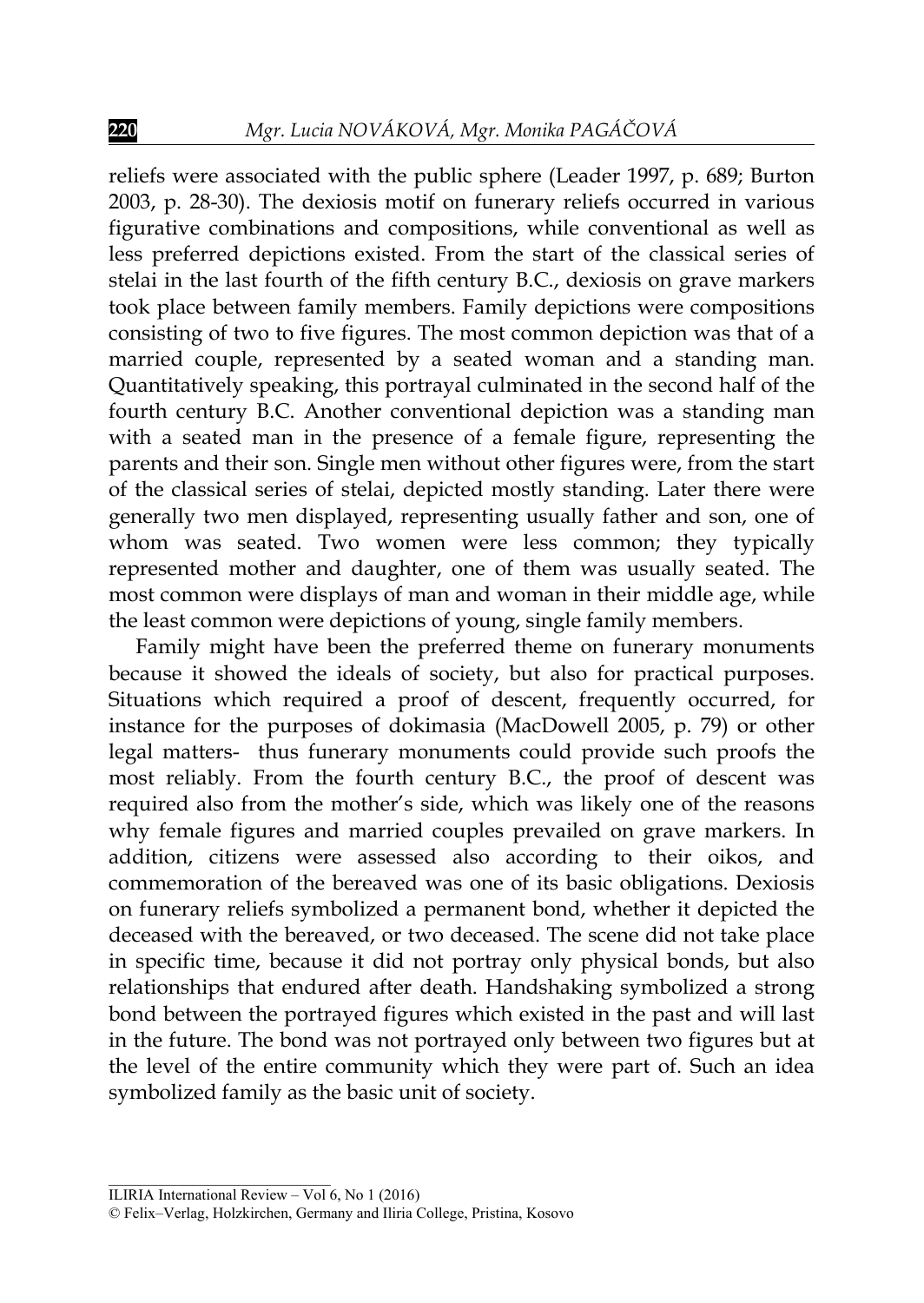### **List of References**

- Bergemann, J. 1997. *Demos und Thanatos: Untersuchungen zum Wertesystem der Polis im Spiegel der attischen Grabreliefs des 5. und 4. Jhs. v. Chr. Zur Funktion der gleichzeitigen Grabbauten*. München: Biering and Bringman.
- Breder, J. 2009. "Zur Architektur attischer Grabbezirke klassischer Zeit." In *Akten des Internationalen Kolloquium am Deutschen Archäologischen Institut, Abteilung Athens 2009*: 29-44.
- Breuer, Ch. 1995. *Relief und Epigramme griechischer Privatgrabmäler. Zeugnisse bürgerlichen Selbstverständnisses vom 4. bis 2. Jahrhundert v. Chr.* Cologne: Bohlau Verlag.
- Burton, D. 2003. "Public memorials, private virtues: women on classical Athenian grave monuments." In *Mortality* 8/1: 20-35.
- Clairmont, C. W. 1970. *Gravestone and Epigram. Greek memorials from the Archaic and Classical Period.* Mainz on Rhine: Verlag Philipp von Zabern.
- Closterman, W.F.2007. "Family Ideology and Family History: The Function of Funerary Markers in Classical Attic Peribolos Tombs." In *AJA* 111: 633-52.
- Davies, G. 1985. "The Significance of Handshake motif in Classical Funerary Art." In *AJA* 89: 627-40.
- Gex, K. 2014. "Athens and Funerary Lekythos." In *Egrapsen kai Epoeisien*: 321-330.
- Grossman, J.B. 2001. *Greek Funerary Sculpture: Catalogue of the Collections at the Getty Villa*. Los Angeles: J. Paul Getty Museum.
- Hersch, K. 2010. *The Roman Wedding: Ritual and Meaning in Antiquity.*  Cambridge/New York: Cambridge University Press.
- Himmelmann, N. 1999. *Attische Grabreliefs*. Wiesbaden: Westdt. Verl.
- Kaltsas, N. 2002*. Sculpture in the National Archaeological Museum, Athens.* Los Angeles: Getty Publications.
- Leader, R. 1997. "In Death Not Divided: Gender, Family, and State on Classical Athenian Grave Stelae." In *AJA* 101: 683-699.
- Maderna, C. 2011. "Tod und Leben an attischen Gräbern in klassischen Zeit." In *Thetis* 18: 40-68.
- Mason, C. 2006. "The Nuptial Ceremony of Ancient Greece and the Articulation of Male Control through Ritual." In *Honors*: Projects. Paper 5.
- Matheson, S. B. 2005. "A farewell with arms: departing warriors on Athenian vases." In *Periklean Athens and its legacy: problems and perspectives,* ed. by Berringer, J. M. and J.J. Hurwit: 23-35.

ILIRIA International Review – Vol 6, No 1 (2016)

<sup>©</sup> Felix–Verlag, Holzkirchen, Germany and Iliria College, Pristina, Kosovo